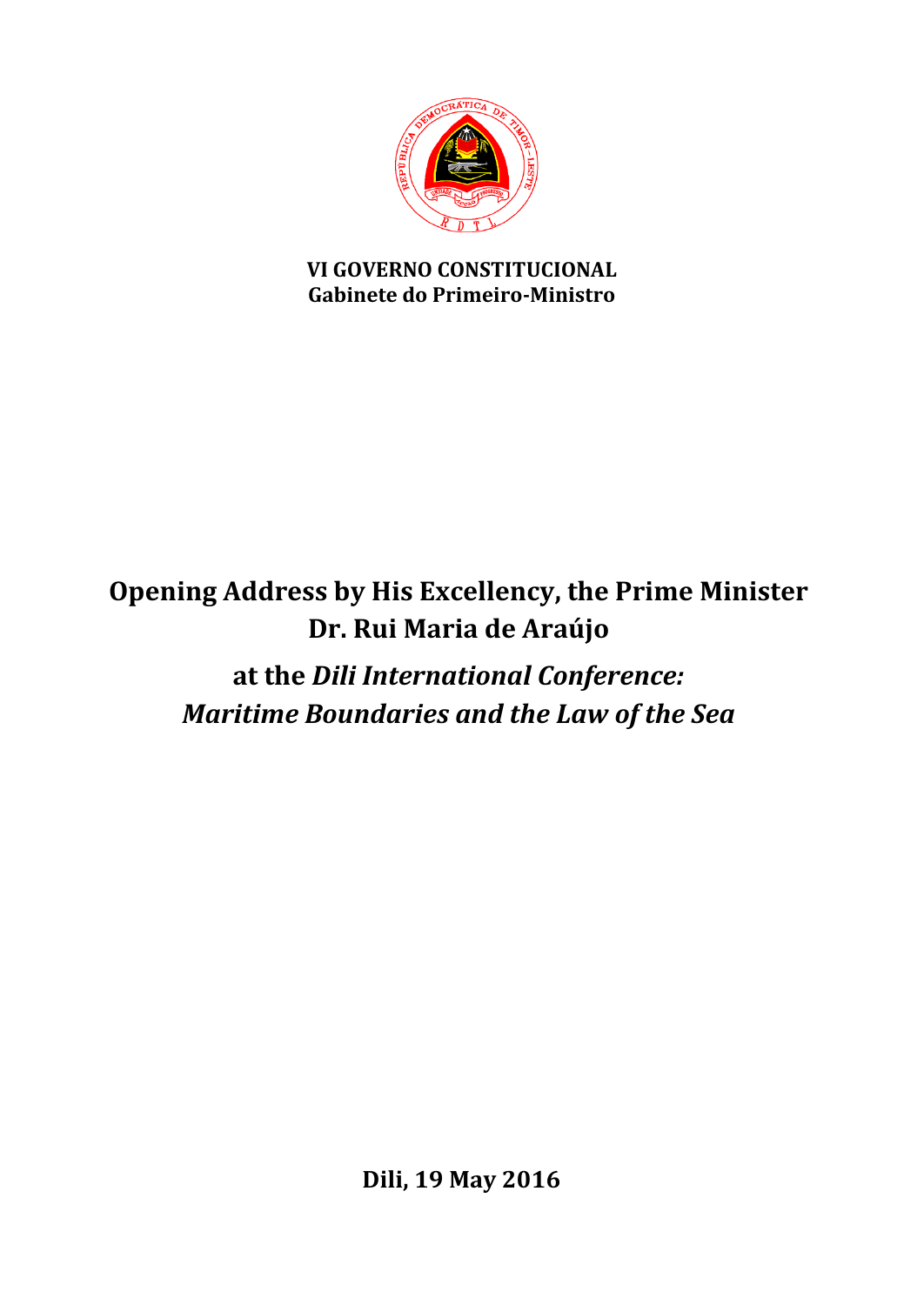Judge Vladimir Golitsyn, President of the International Tribunal for the Law of the Sea

Ambassador Eddy Pratomo, Special Envoy of the Maritime Boundary Delimitation between Indonesia and Malaysia

International speakers and panellists

Members of the National Parliament

Members of Government

Ambassadors

Combatants of the National Liberation

Excellencies

Ladies and gentlemen

It is a great pleasure to open this inaugural *Dili International Conference: Maritime Boundaries and the Law of the Sea*.

We are privileged to welcome Judge Vladimir Golitsyn, President of the International Tribunal for the Law of the Sea.

It is the 20th Anniversary of the Tribunal and we pay tribute to its enormous contribution to international law, global dispute settlement and peace.

Maritime boundaries and the law of the sea are very critical topics here in Timor-Leste in connection with our pursuit of sovereignty and permanent maritime boundaries.

Beyond our shores, the Law of the Sea is emerging as an essential focus for many nations in the Asia Pacific and around the globe.

With competing claims for maritime sovereignty raising tensions in our region and beyond, the law of the sea plays a central role in maintaining international peace and security.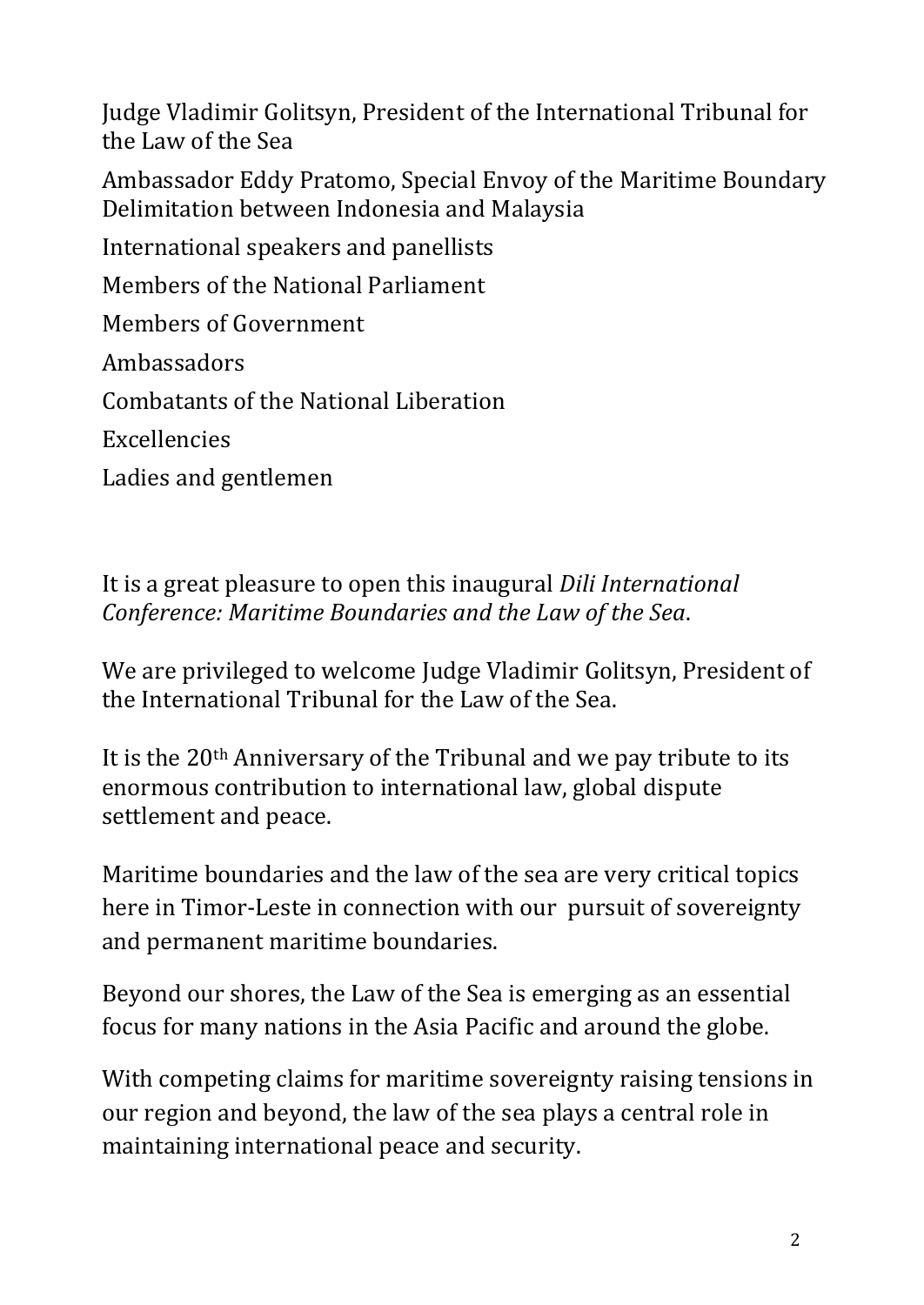With ever-increasing traffic in global trade routes and mining technologies that enable access to offshore resources, countries need to deepen their understanding and share perspectives on the international framework for dealing with maritime rights in our seas and oceans.

We are honoured so many eminent experts and leaders from all over the world have come to Dili today to share their insights with us and help us all appreciate the importance of international law in determining maritime boundaries. I offer all of our visitors and guests here today a warm welcome.

Ladies and Gentlemen, I would like to focus briefly on our own perspective in Timor-Leste.

Tomorrow is the 20th of May, a very significant day for Timor-Leste.

On this day, 14 years ago, the Restoration of our Independence was finally achieved and witnessed by the international community.

We remember that our nation was born from the ashes of war against great odds and at great human cost. But, importantly, our nation was also born through the help and support of the community of nations.

It is important on the occasion of this conference, dedicated to the International Law of the Sea, to remember that the effective operation of international law and co-ordination of the international community is at the heart of the story of Timor-Leste. We expect this to continue long into our future.

Although we have a long way to go in our development, I am proud to say that over the years since 20 May 2002, we have worked to establish strong foundations for our country.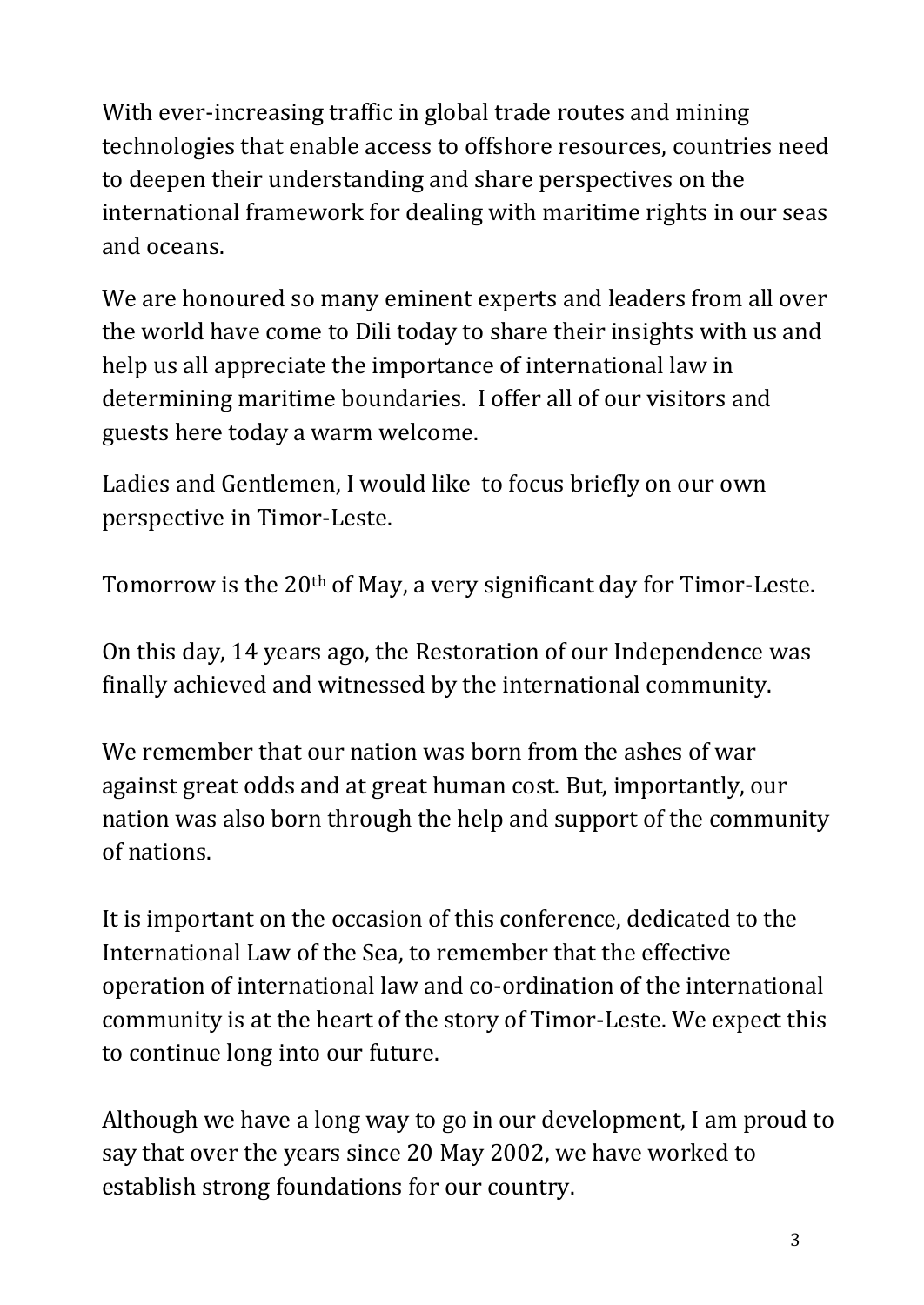We developed and implemented our *Government Program* and our *Strategic Development Plan* to build the nation and increase prosperity for our people.

Step by step we have moved from a country marked by fragility to a nation moving towards progress and strength.

Upon this solid foundation, the Government of Timor-Leste now aims to ensure all of our people enjoy good healthcare, have access to a secure livelihood and that our children and young people get access to quality education.

Having reached this stage in our nation building, the Government and the people now consider that the establishment of permanent maritime boundaries is a national priority.

Our country shares maritime boundaries with two big neighbours, Indonesia and Australia. As of today, Timor-Leste does not have permanent boundaries with either neighbour. This is a source of deep uncertainty and means that our historic struggle for sovereignty continues.

Our young nation has survived a long history of colonisation and occupation. Through great sacrifice and commitment, the people of Timor-Leste achieved freedom and independence. We now see the determination of our maritime boundaries as the final step in our fight for sovereignty.

For us, secure rights over the sea is no less important than secure borders on land. This is because we are an island people. The sea is integral to our way of life and has deep historical and spiritual meaning.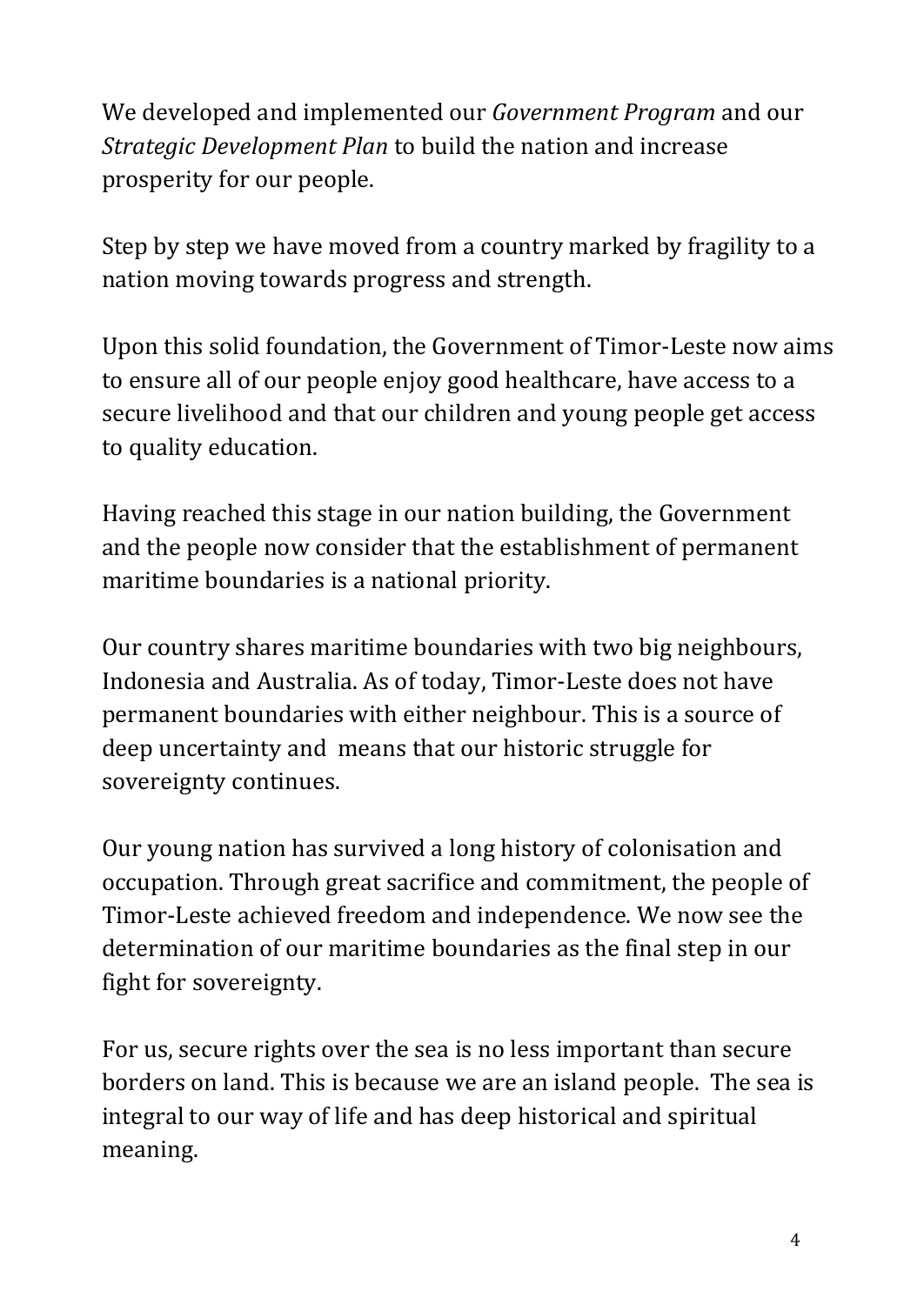By legend, we are the grandchildren of the crocodile. The body of our spirit ancestor became the land of Timor-Leste – his lumpy hide made the mountains and valleys and our people have been born and died on his back for hundreds of years. The surrounding oceans were the homeland of our grandfather crocodile and they are today the patrimony and birthright of our people.

Many Timorese depend on the oceans for their sustenance and livelihood by fishing and harvesting marine species. Our pristine reefs and underwater cliffs attract international tourists. And, importantly, we are developing our petroleum industry and attracting investors on the basis of vast reserves of oil and gas under the seabed off the southern coast.

The continuation of all these essential cultural and economic activities depends upon securing rights to our sea.

Establishing maritime boundaries will grant Timor-Leste permanent and secure access to our seas and the natural wealth beneath the waters. It will allow Timor-Leste to explore and develop new fisheries, expand the tourism industry and benefit from our petroleum resources.

Legal certainty about sovereign territory – of both land and sea – encourages business and facilitates investment.

It is critically important for the people of Timor-Leste to achieve recognition of our rights to the sea under international law. For us, resolution of the issues about our maritime zones and the resources to which we are entitled is key to achieving control over our future.

Ladies and gentlemen,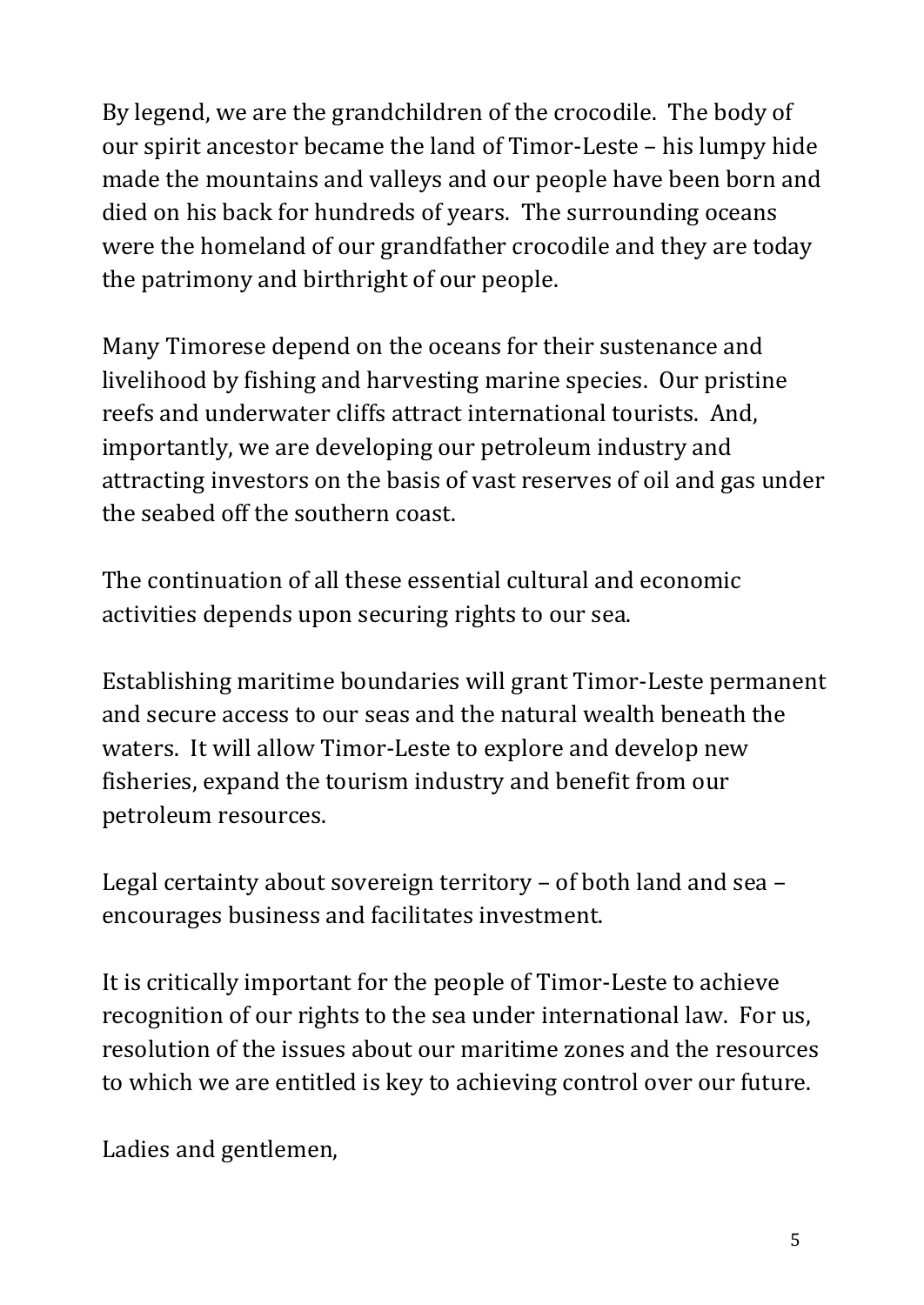There have been some positive steps forward. Timor-Leste is currently in negotiations on permanent maritime boundaries with Indonesia.

Importantly, both countries have agreed that the position of the boundary should be established in accordance with international law. We anticipate that these discussions will be conducted in a spirit of solidarity with our good friend Indonesia.

Regrettably, Australia has so far has been unwilling to engage with us and continues to stand behind provisional arrangements that do not conform to international law.

Two months before our independence, Australia withdrew from the maritime boundary jurisdiction of the International Tribunal for the Law of the Sea, the International Court of Justice and other maritime boundary dispute settlement mechanisms.

This means that although we have no permanent arrangements, our maritime boundaries can only be set through bilateral negotiations and we have no resort to international courts or tribunals to resolve our issues.

Last month, on 11 April, Timor-Leste initiated compulsory conciliation under the United Nations Convention on the Law of the Sea.

We have taken this step, the first country to ever do so, because we were left with no choice.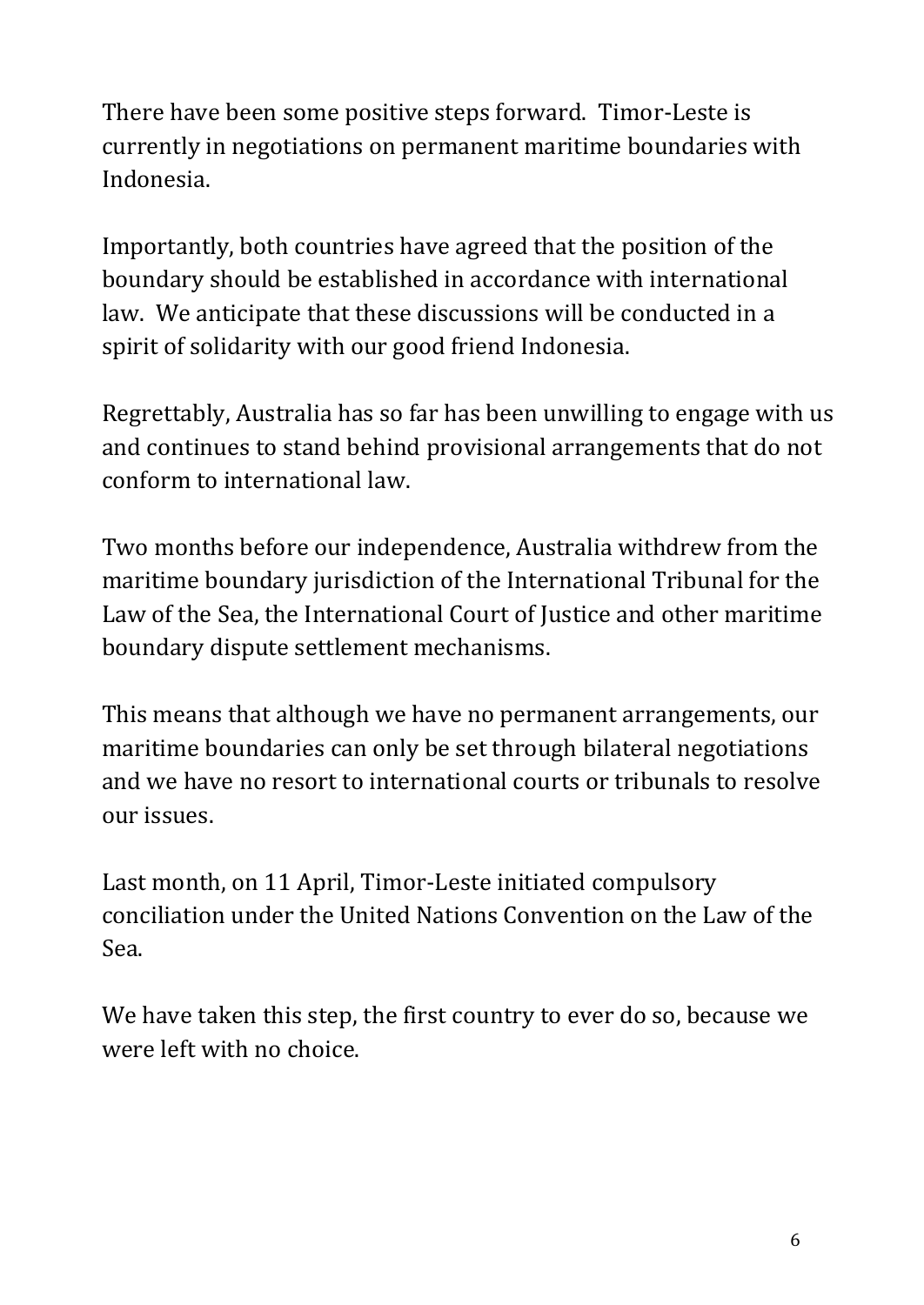This procedure can be used when no agreement has been reached between neighbouring States and one State has made a declaration excluding the jurisdiction of binding dispute settlement bodies on maritime boundaries.

The conciliation will be conducted by a panel of five independent conciliators, known as the Conciliation Commission. If we cannot reach agreement with Australia, the Conciliation Commission will provide a report to the Secretary-General of the United Nations with recommendations to assist resolution. Australia and Timor-Leste would then be required to negotiate in good faith on the basis of the Commission's report.

We have faith in the international system and trust that this process will lead to a positive and fair outcome for both Australia and Timor-Leste.

Ladies and gentlemen,

Timor-Leste has taken this step consistent with our resolute support of international law.

Respect for international law was central in our struggle for independence.

In the period since independence, our country has already used international law courts and tribunals to resolve disputes with other States.

In our increasingly chaotic world, we believe that the maintenance and development of international law is the basis for peace, harmony and a just world order.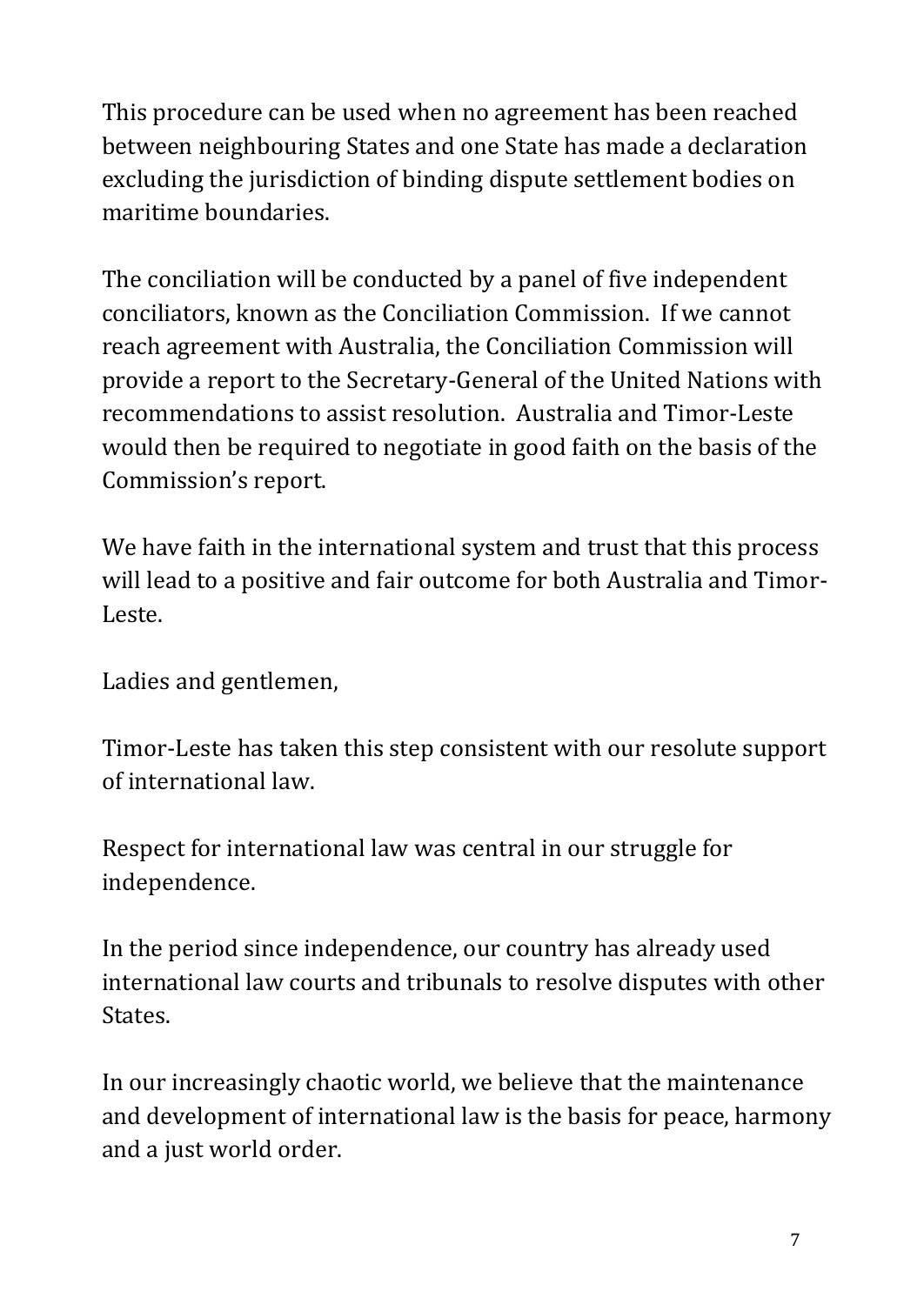As a conscientious, global citizen, our country has become a party to many of the major international treaties including human rights treaties, the Statute of the International Court of Justice and the United Nations Convention on the Law of the Sea.

In observing the protocols established for the orderly interaction of States, and expecting others also to observe them, we live by our commitment and belief that States should be governed by a system of laws.

The alternative to mutual respect for the law is force, violence and oppression. In our history, we have had enough experience of existing in the absence of law and order, to know that the rule of law is worth standing for and insisting upon.

We know it is the path of peace and respect for all peoples and nations. Under international law, all States must fulfill their obligations and respect the rights of other States. All States, however, big or small, are equal before the international courts.

In connection with the determination of maritime boundaries, international law and the system of rules that govern State actors is particularly robust and well supported. The relevant treaty, the United Nations Convention on the Law of the Sea, is one of the most widely signed and ratified treaties in history with 167 State parties.

We say that the international law of the sea provides fairness, consistency and predictability for all States whether large or small.

This is why we believe that international law is the best path to resolve disputes about maritime boundaries. And this is the reason that we have invited you here today to hear from these eminent speakers and to learn from the honourable international experts.